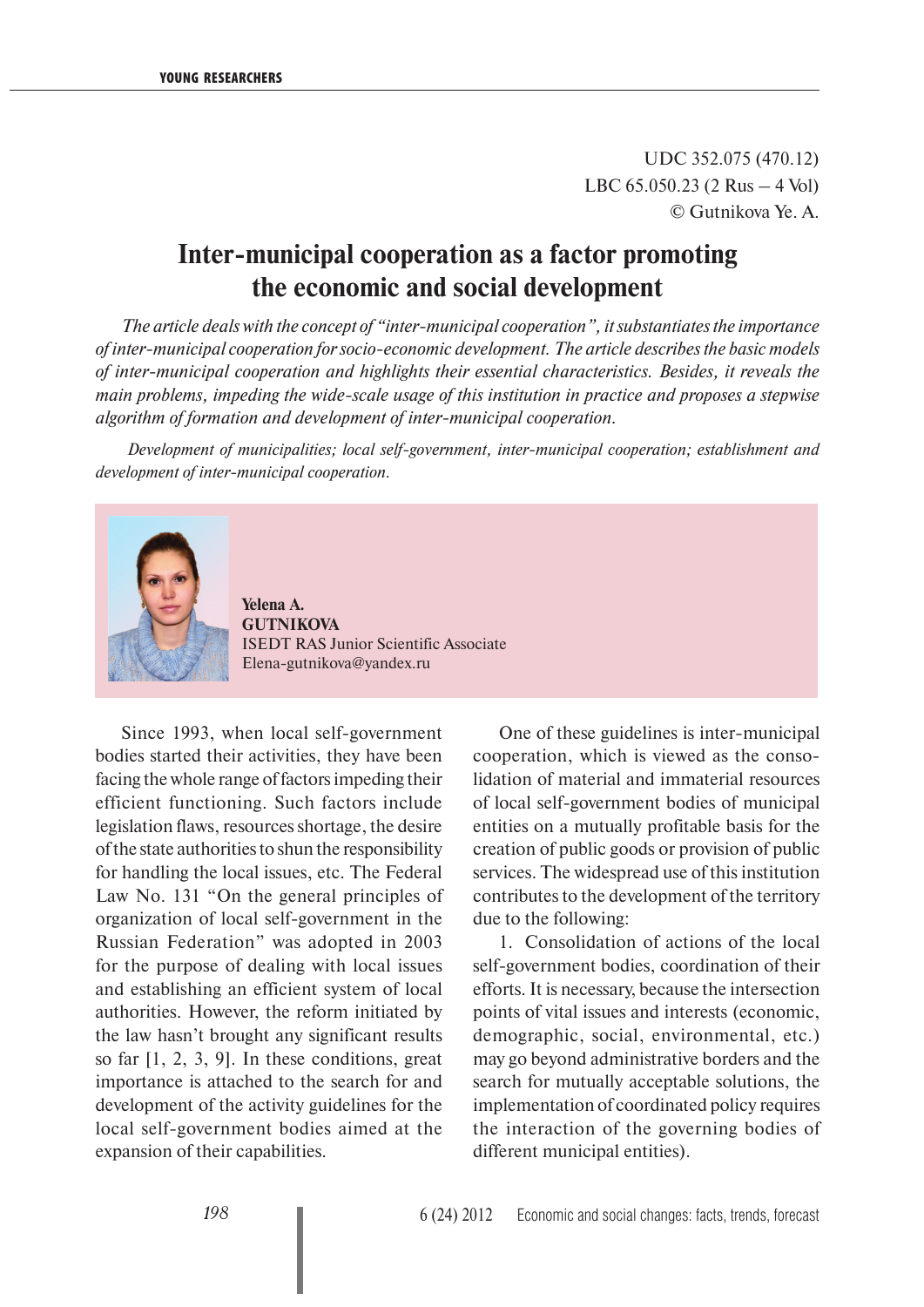2. The combination of savings (due to the expansion of the scale of the management process and costs reduction) with the efficiency of the local self-government, responsive to the priority issues of the local community.

3. A most complete account of the interests of the territory as a whole and all its constituting municipalities.

4. Provision of a wider access of the subjects of municipal entities (primarily economic) to various kinds of resources (financial, material, labor, advanced technologies, infrastructure, etc.).

In Russian conditions, the tasks solved through inter-municipal cooperation, are important at the local, as well as at the regional and national levels. Thus, according to some experts [8], the wide-scale usage of this institution will facilitate: on the one hand, the formation of the supporting frame for the region and the country in general (more developed municipalities are maintained as the connected elements of the regional and national economic systems by different kinds of interactions), which will allow the acute problem of geo-political retention of the territories to be handled; on the other hand, it will promote the reduction of socio-economic differentiation between the territories (more developed municipal entities will stimulate the development of less developed territories)<sup>1</sup>.

Inter-municipal cooperation also promotes regional development, as the implementation of joint projects and combination of the socioeconomic development potentials of the adjacent territories determine the formation of the more efficient space and the increase of the region's competitiveness [6].

Inter-municipal cooperation in our country has been developing since 1995, with the adoption of the Federal Law "On the general principles of organization of local selfgovernment" No.194 dated 28 August 1995. Article 10 of the law has provided the opportunity for the creation of municipal institutions in the form of associations or unions to coordinate their activities and implement their rights and interests more efficiently. The legal framework of inter-municipal cooperation was further developed with the adoption of the Federal Law No. 131 dated 6 October 2003: in order to pool the financial, material and other resources for solving the issues of local significance, paragraph 4 of article 8 envisages the formation of intermunicipal associations, the establishment of business entities and other inter-municipal organizations in accordance with the federal laws and normative legal acts of the representative bodies of municipal formations. For the same purpose, the local self-government bodies may conclude contracts and agreements.

However, inter-municipal cooperation is used insufficiently in the activities of Russian local self-government bodies. The circumstances stated above prove the necessity of the profound elaboration of the theoretical and practical foundations of implementing this institution in the region.

Summing up the experience of foreign and Russian municipal practice, we can point out the following models of cooperation according to the degree of its development *(fig. 1)*.

The characteristics of the models are shown in *table 1*.

Inter-municipal cooperation can be based on the mechanisms of conciliation, and also on administrative mechanisms. In the first case, a settlement transfers some of its powers to handle the issues of local significance to another municipal formation (usually at the district level), reinforcing it with inter-budget transfers (at present, it is the most common model of interaction).

<sup>1</sup> The existing imbalances in the territories' development are one of the main factors impeding socio-economic development of the regions and the country as a whole (source: Granberg A.G. Economy and sociology of space. Economic revival of Russia. 2010. No. 4. P. 53-71; Gutnikova Ye.A. The role of local self-government institution in the socioeconomic development of territories. Problems of development of territories. 2012. No. 3. P. 50-57).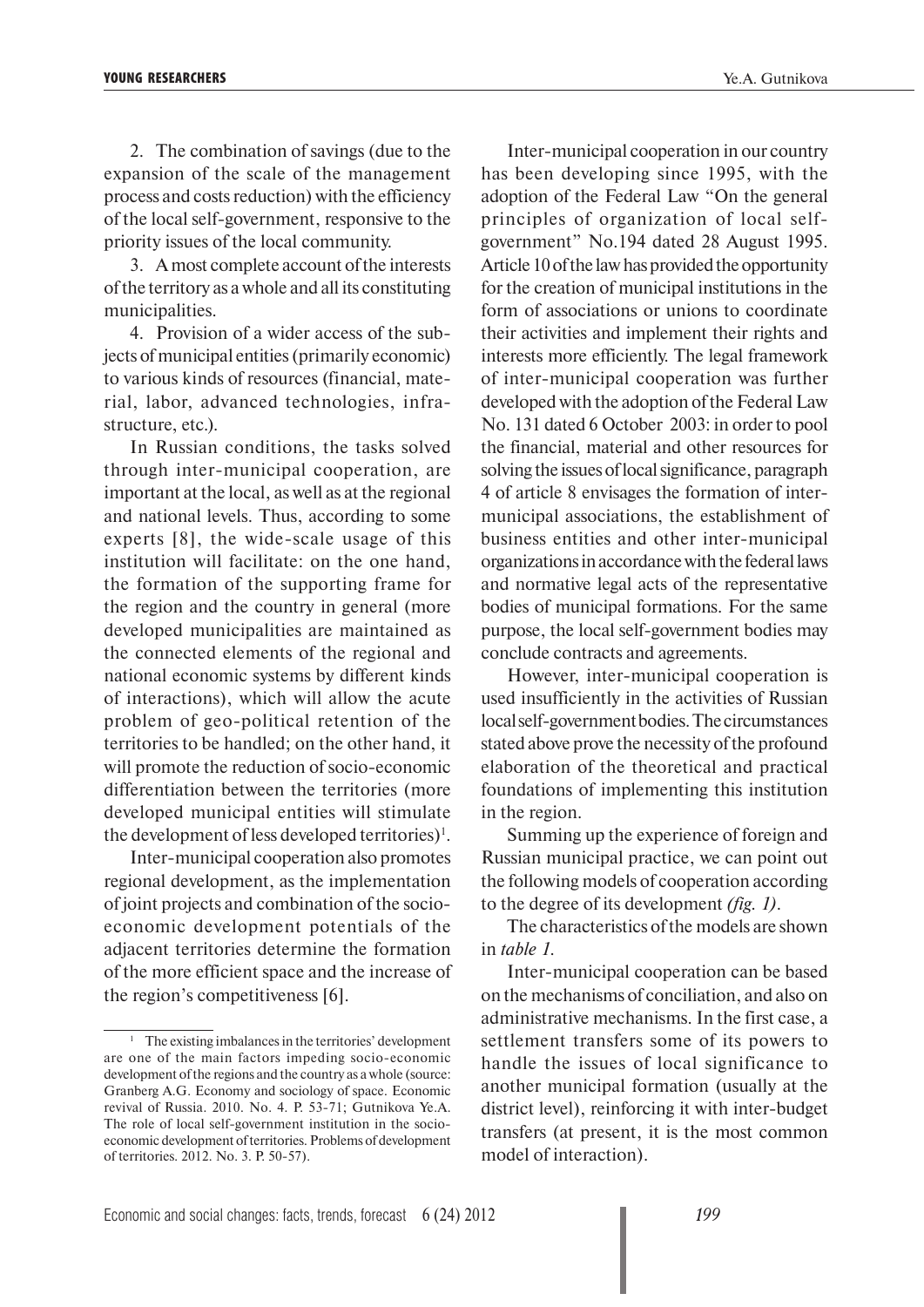

|  | Table 1. Advantages and disadvantages of interaction models |  |  |
|--|-------------------------------------------------------------|--|--|
|  |                                                             |  |  |

| No.            | Characteristic of the model                                                                                                                                                                                                                                                                              | Advantages                                                                                                                                                                                                                                                                                                                                                                                                                                                                                                                                                                                                    | <b>Disadvantages</b>                                                                                                                                                                                                                                                                                                                                                                                                                                   |
|----------------|----------------------------------------------------------------------------------------------------------------------------------------------------------------------------------------------------------------------------------------------------------------------------------------------------------|---------------------------------------------------------------------------------------------------------------------------------------------------------------------------------------------------------------------------------------------------------------------------------------------------------------------------------------------------------------------------------------------------------------------------------------------------------------------------------------------------------------------------------------------------------------------------------------------------------------|--------------------------------------------------------------------------------------------------------------------------------------------------------------------------------------------------------------------------------------------------------------------------------------------------------------------------------------------------------------------------------------------------------------------------------------------------------|
| $\mathbf{1}$ . | Conclusion of partial agreements<br>(the municipal entity lacks the<br>opportunity for the independent<br>realization of certain functions<br>or powers)                                                                                                                                                 | An opportunity to attract qualified specialists<br>Saving the wage fund of municipal employees<br>Enhancement of the quality of provided services<br>Preservation of the prerequisites for the participation<br>of citizens in the management                                                                                                                                                                                                                                                                                                                                                                 | Absence of the opportunity of direct<br>management on the delegated powers<br>Reduction of the transport accessibility<br>of services (people have to travel long<br>distances to the district administration)                                                                                                                                                                                                                                         |
| 2.             | Establishment of the general<br>management<br>structure<br>(the<br>municipal entity lacks<br>the<br>opportunity for the independent<br>realization of certain functions or<br>powers, and handing them over<br>on the agreement is impeded<br>due to the lack of financial<br>security of the authority) | Preservation of the autonomy of the municipal<br>formation<br>An opportunity to attract qualified specialists<br>Saving the wage fund of municipal employees<br>Reduction of expenses on purchase of materials,<br>equipment, etc.<br>Preservation of the prerequisites for the participation<br>of citizens in the management<br>Pooling of resources for the solution of common<br>tasks and their combining<br>Expansion of the financial-economic base of<br>municipalities<br>Improvement of the quality of services provided to<br>the population<br>Development of infrastructure, including transport | Absence of the opportunity of direct<br>management on the delegated powers<br>(only through the head of the established<br>institution)<br>Complexity of legal regulation due to the<br>absence in the legislation of the institution<br>of inter-municipal property, the Budget<br>Code does not allow the municipalities to<br>unite their resources<br>There can be inequalities in the provision<br>of services, the distribution of funding, etc. |
| 3.             | Unification of municipal entities<br>(the municipal entity has no<br>for<br>independent<br>prospects<br>development)                                                                                                                                                                                     | Reduction of costs on administrative expenses<br>(including savings on the wage fund of municipal<br>employees, overhead costs, etc.)<br>Simplification of the management system<br>More adequate satisfaction of the population's<br>needs<br>Formation of municipal entities more competent in<br>economic sphere<br>Solution of the personnel problem                                                                                                                                                                                                                                                      | Reduction in the municipality management<br>efficiency due to the transport remoteness<br>of settlements<br>Deterioration of the availability of services<br>Underestimation of local peculiarities<br>Reduction of the opportunities for the<br>participation of the population in local<br>self-government (estrangement of the<br>power from the population, reduction of<br>the deputy corps)                                                      |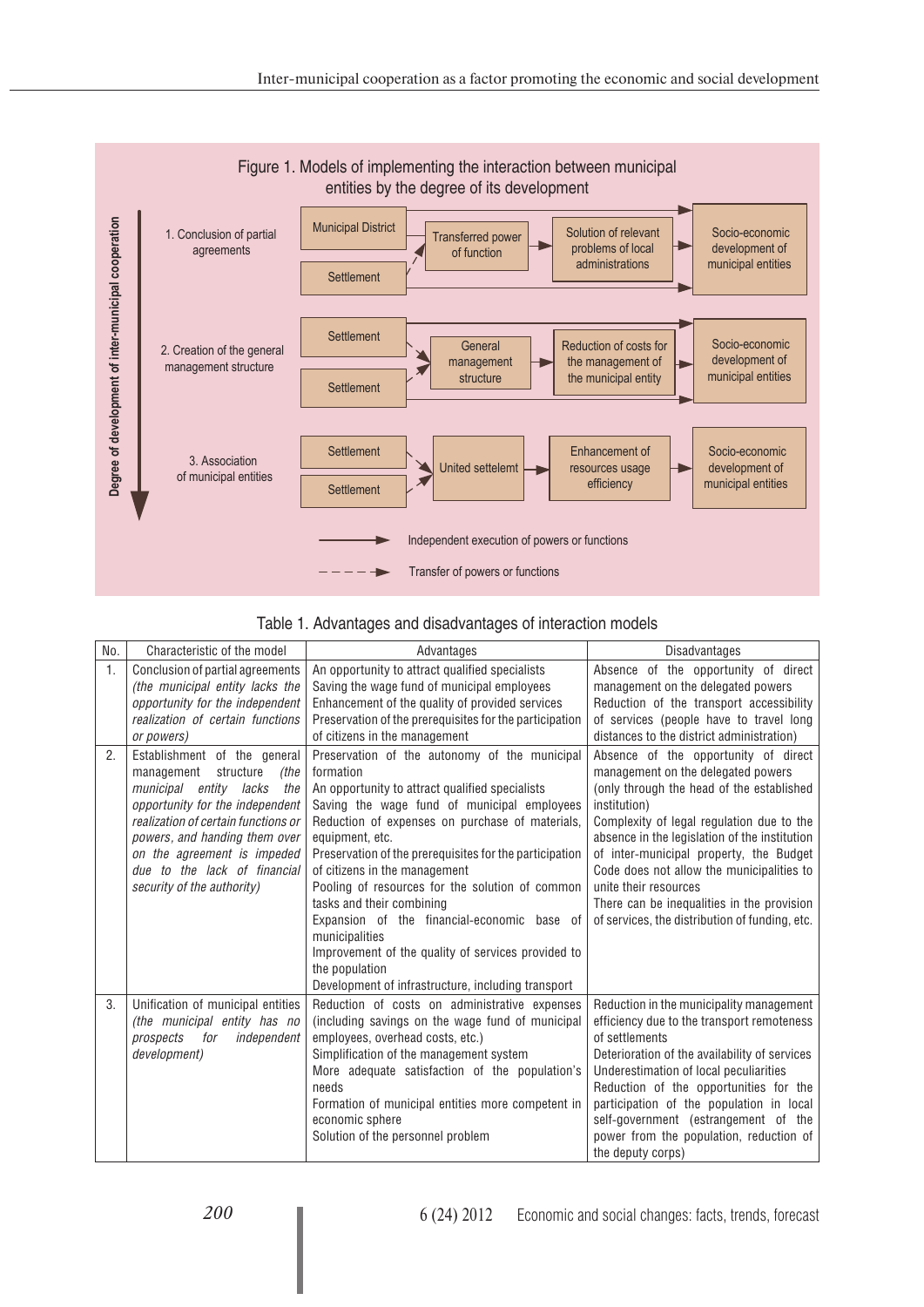There may also be a reverse situation: it is a district that transfers some of its functions to the level of settlements<sup>2</sup>. In addition, the mutual transfer of powers is possible between municipal entities of the same or different levels.

The opportunities for implementing such a model in the municipal management can be applied to the activities of local administrations, and to some issues of local importance. In particular, architecture, housing and utilities, culture, sports, library services, legal aid and software, etc. may be the objects of agreements.

This model is implemented in some districts of the Vologda Oblast through the establishment of unified centralized agencies providing the accounting and legal support, etc. to the administrations of settlements, experiencing difficulties in these spheres. The district administration is the founder of these agencies. For example, since 2008, the functions of settlements' administration in Cherepovetsky District have been transferred to the newly established municipal budget institution Central Accounting Department. According to our calculations, in relation to the settlements, assuming that the required number of staff is one specialist per one additional function, and judging by the average salary of the municipal employee in the settlement's administration, the use of the proposed approach will result in the savings of budget funds allocated for wages and salaries that will exceed 630 thousand rubles a year in the scale of Cherepovetsky District *(tab. 2)*.

Despite its advantages, in our opinion, this model cannot be considered efficient to the fullest, since the task of finding the internal reserves for the development of municipal formations is not taken into account in its implementation by the local self-government bodies.

Administrative mechanisms are based on the creation of the general management framework (inter-municipal enterprise (IME), inter-municipal institution (IMI), etc.), supporting the local self-government bodies of several settlements. The main task of these mechanisms lies in enhancing the efficiency of the local self-government bodies' functioning, in the disposal of non-core assets, in the development and implementation of ways to reduce the costs for the performance of functions.

In our opinion, the positive side of this model of inter-municipal cooperation consists in the fact that it implies a combination of different variants of the realization of powers and functions. For example, a part of the functions may be carried out by the settlement's administration, another part – in cooperation with some other settlement (group of settlements), and yet another part – with another settlement (group of settlements) *(fig. 2)*. Combined with the transfer of powers under agreements to the district administrations or on a contractual basis to the third-party organizations (outsourcing), this significantly expands the opportunities of local administrations for handling various issues of local importance.

The model under consideration has one more advantage – the settlement retains its status of a separate municipal entity (in comparison with joint municipalities), which provides the opportunity to plan the development of the territory with regard to its local features, to maintain close cooperation with all social institutions and structures on the territory and to respond promptly to the problems emerging in these areas<sup>3</sup>.

This model of inter-municipal cooperation involves a mechanism of return, which is, undoubtedly, an advantage. If its implementation

<sup>&</sup>lt;sup>2</sup> This mechanism is stipulated by Article 15 of the Federal Law No. 131 dated 6 October 2003 "On the general principles of organization of local self-government in the Russian Federation"

<sup>3</sup> Although formally, the objects of social infrastructure (in particular, healthcare) have been transferred to the regional level, the local self-government bodies still remain the first instance in solving the problems emerging in these spheres.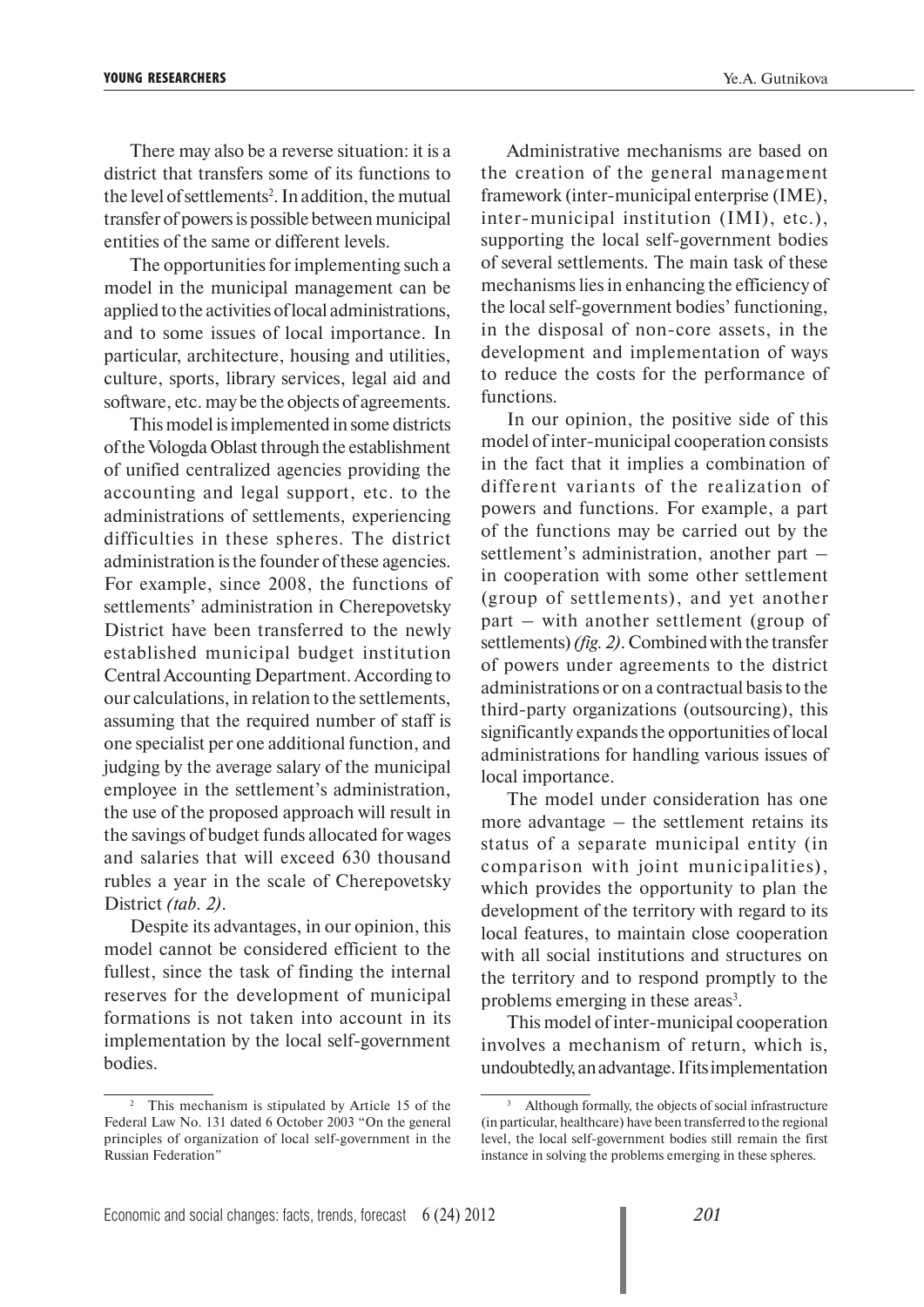### Table 2. Monthly savings in wages and salaries resulting from the transfer of accounting functions by the rural settlements of Cherepovetsky District to the municipal budgetary institution Central Accounting Department of Cherepovetsky Municipal District, thousand rubles

| Administration of the settlement                                                          | 2010                         | 2011                     | 2012             |  |
|-------------------------------------------------------------------------------------------|------------------------------|--------------------------|------------------|--|
| Administration of Klimovskoye rural settlement                                            |                              |                          |                  |  |
| Cost of accounting record-keeping by the settlement                                       | 230.8                        | 259.2                    | 225              |  |
| Cost of the services of the municipal budget institution Central Accounting<br>Department | 187.8                        | 212                      | 224.9            |  |
| Savings                                                                                   | 43                           | 47.2                     | 0.1              |  |
| Administration of Nikolo-Ramenskoye rural settlement                                      |                              |                          |                  |  |
| Cost of accounting record-keeping by the settlement                                       | 127.2                        | 186                      | 194.9            |  |
| Cost of the services of the municipal budget institution Central Accounting<br>Department | 93.8                         | 110.8                    | 118              |  |
| Savings                                                                                   | 33.4                         | 75.2                     | 76.9             |  |
| Administration of Shchetinskoye rural settlement                                          |                              |                          |                  |  |
| Cost of accounting record-keeping by the settlement                                       | 136 (10 months)              | 169.7                    | 160              |  |
| Cost of the services of the municipal budget institution Central Accounting<br>Department | 78.2 (10 months)             | 110.8                    | 118              |  |
| Savings                                                                                   | 57.8                         | 58.9                     | 42               |  |
| Administration of Yaganovskoye rural settlement                                           |                              |                          |                  |  |
| Cost of accounting record-keeping by the settlement                                       | $\overline{\phantom{0}}$     | 125.9 (10 months)        | 152.3            |  |
| Cost of the services of the municipal budget institution Central Accounting<br>Department |                              | 81.5 (10 months)         | 118              |  |
| Savings                                                                                   | $\qquad \qquad \blacksquare$ | 44.4                     | 34.3             |  |
| Administration of Irdomatskoye rural settlement                                           |                              |                          |                  |  |
| Cost of accounting record-keeping by the settlement                                       | $\overline{\phantom{a}}$     | 170.7 (8 months)         | 222.2            |  |
| Cost of the services of the municipal budget institution Central Accounting<br>Department |                              | 109.3 (8 months)         | 118              |  |
| Savings                                                                                   |                              | 61.4                     | 104.2            |  |
| Administration of Malechkinskoye rural settlement                                         |                              |                          |                  |  |
| Cost of accounting record-keeping by the settlement                                       | $\qquad \qquad -$            | $\overline{\phantom{a}}$ | 113.7 (6 months) |  |
| Cost of the services of the municipal budget institution Central Accounting<br>Department | L.                           |                          | 59.0 (6 months)  |  |
| Savings                                                                                   |                              |                          | 54.7             |  |
| <b>Overall savings</b>                                                                    | 134.2                        | 187.1                    | 312.2            |  |

hasn't brought any results or there is no necessity of further participation in such organizations, the municipalities have the opportunity to end it.

The interaction of the territories according to this model can be considered as a transitional stage in the unification of the settlements (or an approbation stage), which gives an opportunity to evaluate the pros and cons of joint functioning. On the basis of the received information, the settlements can decide on the expediency of such an association. If cooperative functioning is obviously profitable, then one can speak about the transition to the

third model – the unification of settlements, which means the merging of independent municipal formations and the establishment of a new municipal entity on their territory.

The first and the third of the considered models are widely used in the practice of Russian municipalities and the necessary normative-legal base has been worked out for this purpose. At the same time, intermunicipal cooperation has been studied rather poorly, its opportunities are still used very little. Meanwhile, foreign countries widely use various mechanisms of inter-municipal cooperation. Their classification is shown in *table 3*.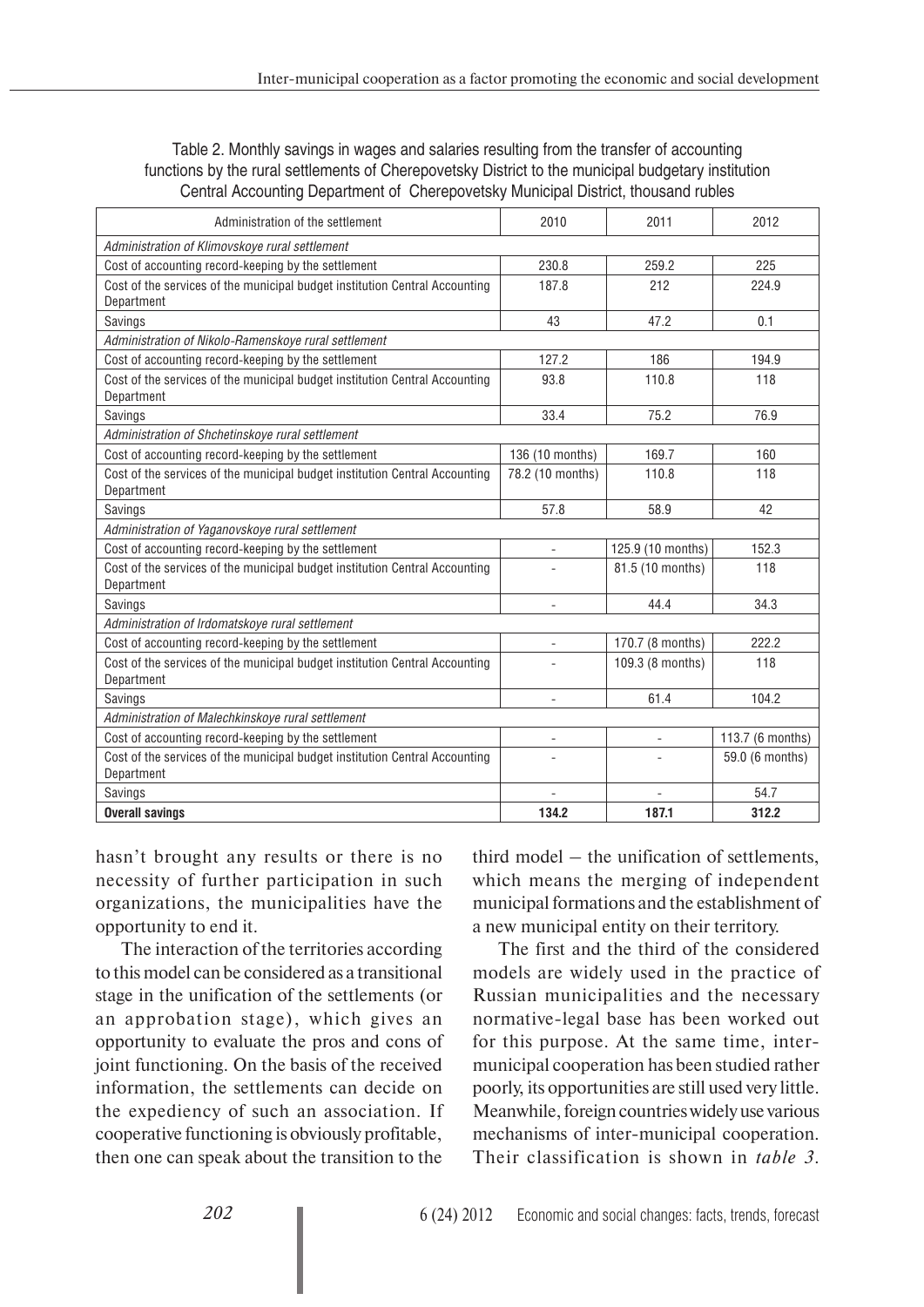

According to the heads of local selfgovernment<sup>4</sup>, the Vologda Oblast municipalities can develop inter-municipal cooperation in the following directions: creation of the common objects of infrastructure, for example the creation of a unified housing and communal services sector, water supply system, utilization of household waste, etc. It was stated by 50% of the heads of urban settlements, 17% of the heads of rural settlements and 25% of the heads of municipal districts, who participated in the poll. At the same time, 85%, 93% and 63% of the respondents supported the transfer of powers for their more efficient implementation; 38%, 30% and 25% supported the joint use and development of the existing infrastructure; 13%, 45% and 50% spoke in favour of attracting specialists who service a number of settlements *(tab. 4)*.

The practice of municipal entities has the examples of inter-municipal cooperation, which demonstrate its advantages in handling the issues of local importance. Inter-municipal economic cooperation should be pointed out in particular. Economic zones (or municipal clusters), representing the set of municipal formations on a compact territory, possessing common strategic goals and objectives and common prerequisites for development are one of the promising forms of the joint development of municipal formations as a process of convergence and interaction of economies in the different territorial systems. These zones are created on the basis of a single organizationaltechnological and information environment through the pooling of resources.

One of the successful examples of intermunicipal cooperation in economic sphere is the tourist destination "Lake Beloye" (the territory of Kirillovsky, Belozersky and Vashkinsky districts). Calculations show that it is possible to achieve a significant increase in revenues from tourism business by uniting the districts' efforts in order to use their tourist potential more efficiently, and by creating

<sup>4</sup> Beginning from 2007, the author conducts annual polls of the heads of local self-government of municipalities in the Vologda Oblast. 209 heads of municipal formations (almost 70% of their total number) took part in the survey in 2012: 169 heads of rural settlements, which accounts for 67% of their number in the region, 16 heads of urban settlements (72.7%), 24 heads of municipal districts (92.3%).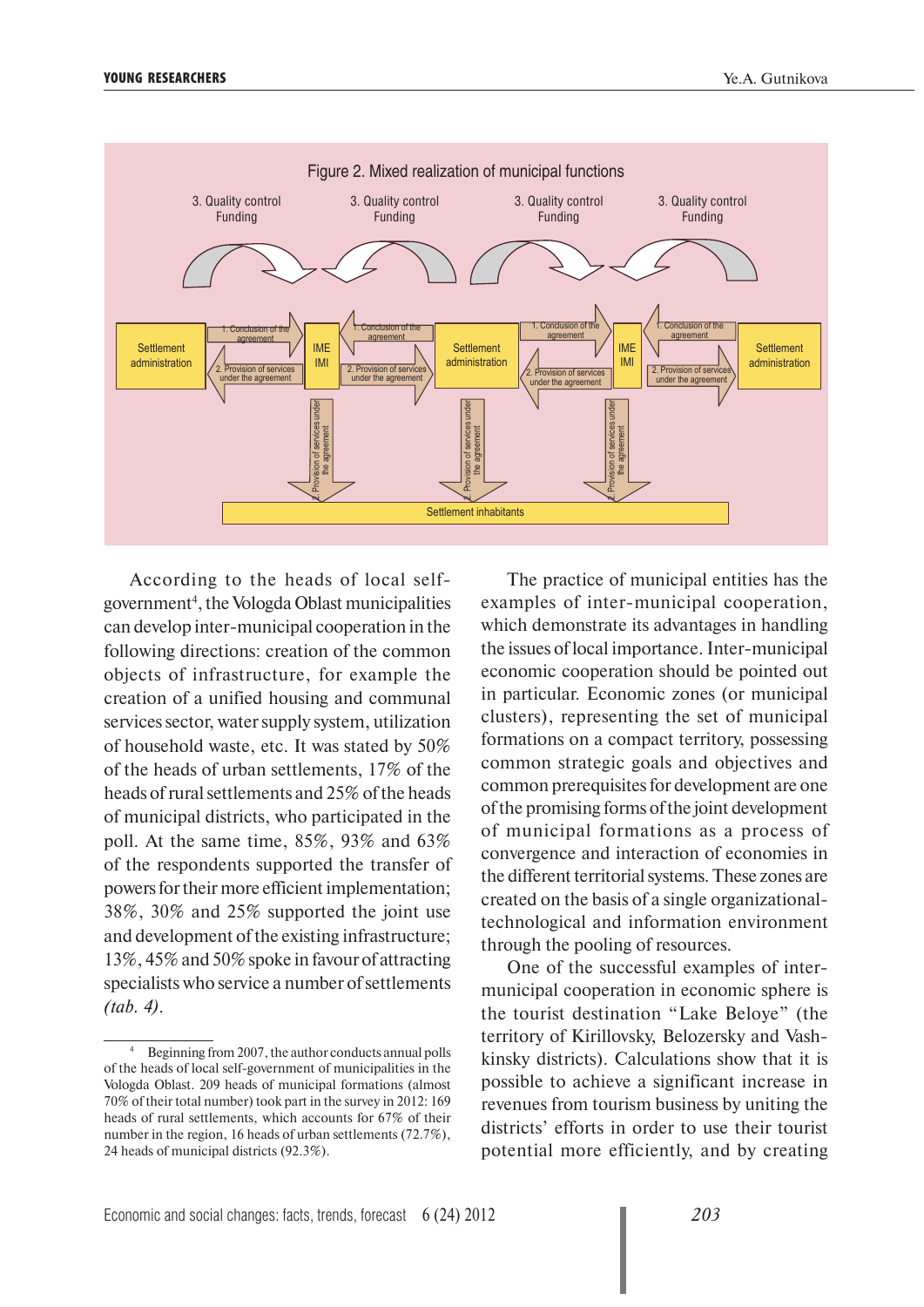| Objective                                        | Direction                                                                                                             |
|--------------------------------------------------|-----------------------------------------------------------------------------------------------------------------------|
| 1. Economic                                      | 1.1. Preservation and development of industrial-economic and cooperative relations:                                   |
|                                                  | - creation of joint ventures                                                                                          |
|                                                  | - formation of production chains                                                                                      |
|                                                  | - formation of a single commodity market                                                                              |
|                                                  | 1.2. Development of trade relations                                                                                   |
|                                                  | 1.3. Creation, development of common links and infrastructure objects:<br>- automobile roads                          |
|                                                  | - energy cooperation                                                                                                  |
|                                                  | - communications                                                                                                      |
|                                                  | 1.4. Development of cargo and passenger transportation:                                                               |
|                                                  | - by river                                                                                                            |
|                                                  | - by road                                                                                                             |
|                                                  | 1.5. Development of market infrastructure:                                                                            |
|                                                  | - shopping centres<br>- banks and branches                                                                            |
|                                                  | - information centres                                                                                                 |
|                                                  | - exhibition centres                                                                                                  |
|                                                  | 1.6. Inter-municipal projects                                                                                         |
| 2. Social                                        | 2.1. Tourism                                                                                                          |
|                                                  | 2.2. Sports and cultural events                                                                                       |
|                                                  | 2.3. Population's migration                                                                                           |
|                                                  | 2.4. Cooperation in science and technology                                                                            |
|                                                  | 2.5. Information cooperation                                                                                          |
| 3. Ecological                                    | 3.1. Development of ecological monitoring                                                                             |
|                                                  | 3.2. Establishment of common SPNCA*                                                                                   |
|                                                  | 3.3. Control over the enforcement of environmental legislation                                                        |
| 4. Formation and development of municipal        | 4.1. Expression and protection of common interests of municipalities at different levels                              |
| organizational<br>associations<br>their<br>and   | 4.2. Generalization and extension of successful experience on the issues of local self-                               |
| structures                                       | government                                                                                                            |
|                                                  | 4.3. Participation in the formation of the normative-legal base concerning the develop-<br>ment of municipal entities |
| 5. Organizational                                | 5.1. Attraction of qualified and initiative personnel                                                                 |
|                                                  | 5.2. Coordination of branch-wise and territorial interests                                                            |
|                                                  | 5.3. Consolidation and efficient use of scientific-technological, educational, and produc-                            |
|                                                  | tion-technological potential of territories                                                                           |
|                                                  | 5.4. Establishment of the territorial system of formation and use of labour force                                     |
|                                                  | 5.5. Provision of legal protection to municipalities                                                                  |
| * Specially protected nature conservation areas. |                                                                                                                       |

| Table 3. Objectives and directions of inter-municipal cooperation |  |  |
|-------------------------------------------------------------------|--|--|
|                                                                   |  |  |

the favorable conditions for doing business and designing a new competitive tourist product in the region<sup>5</sup> *(tab.* 5) [10].

There are also other projects on intermunicipal cooperation in economic sphere, but almost all of them are initiated by the regional government.

One more direction of inter-municipal cooperation in the Vologda Oblast is the activities of the Council of the Heads of local self-government of municipal entities created in accordance with the Decree of the Governor of the Vologda Oblast "On the Council of the Heads of the self-government of the oblast's municipal entities" No. 1 dated 5 January 1997. The main functions of the Council include [7]:

– organization of consultations on a broad range of issues concerning the activities of the local self-government bodies;

<sup>&</sup>lt;sup>5</sup> The acceleration coefficient calculated for the destination "Lake Beloye" in general is equal to 0.11 (the average value of accelerator indicators calculated for the areas included in the destination). The obtained value of the accelerator means that 1 ruble of the funds invested provides 9.1 rubles of increment in income.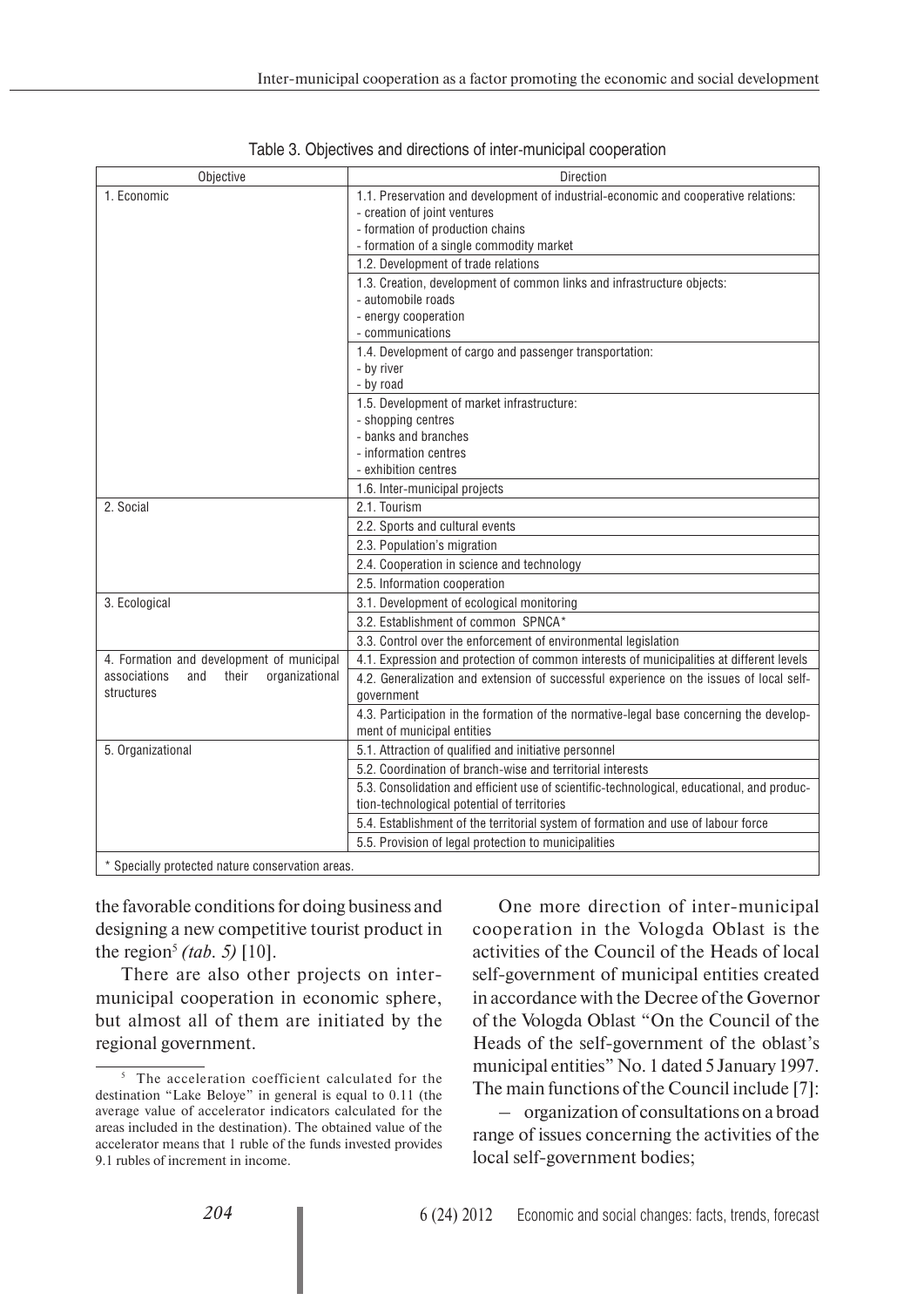| Answer option                                                                                                                                                                           | <b>Municipal</b><br>districts | Urban<br>settlements | Rural<br>settlements |
|-----------------------------------------------------------------------------------------------------------------------------------------------------------------------------------------|-------------------------------|----------------------|----------------------|
| Delegation of powers for their more efficient execution                                                                                                                                 | 62.5                          | 85                   | 93                   |
| Attraction of the specialists who service several settlements (e.g. lawyers)                                                                                                            | 50                            | 12.5                 | 44.6                 |
| Joint use and development of existing infrastructure (roads, communications,<br>services, etc.)                                                                                         | 25                            | 37.5                 | 30.4                 |
| Development of mobile forms of servicing the population                                                                                                                                 | 37.5                          | 12.5                 | 23.9                 |
| Handling the issues of ecological safety                                                                                                                                                | 12.5                          | 12.5                 | 19.6                 |
| Creation and development of the common links, infrastructure facilities<br>(services sphere single for the housing and public utilities; water-supply<br>networks; wastewater disposal) | 25                            | 50                   | 17.4                 |
| Development of certain branches of the economy (e.g. tourism)                                                                                                                           | 43.8                          | $\Omega$             | 16.3                 |
| Inter-municipal humanitarian contacts, interaction in the sphere of culture                                                                                                             | 25                            | 50                   | 15.2                 |
| Development of trade relations                                                                                                                                                          | 12.5                          | 25                   | 15.2                 |
| Development of cooperation in the sphere of legislation (association for the<br>protection of common interests at different levels)                                                     | 0                             | $\Omega$             | 13                   |
| Cooperation in the sphere of education (establishment of school districts)                                                                                                              | $\Omega$                      | 12.5                 | 9.8                  |
| Formation and development of municipal associations and their organizational<br>structures                                                                                              | 18.8                          | 12.5                 | 7.6                  |
| Joint usage of natural resources                                                                                                                                                        | 12.5                          | 12.5                 | 6.5                  |
| Development of economic and production relations                                                                                                                                        | 6.3                           | 25                   | 3.3                  |

Table 4. Distribution of the respondents' answers to the question "What directions of inter-municipal cooperation are expedient to develop in your municipality?" (in % of the number of respondents)

> Table 5. Forecast of the increase in the revenues of hotels and restaurants in the municipalities in proportion to the volume of capital investments

| Indicators                                                                 |        | 2011   | 2012    | 2013    | 2014    |
|----------------------------------------------------------------------------|--------|--------|---------|---------|---------|
| Vashkinsky District                                                        |        |        |         |         |         |
| Previous-year investments in the fixed capital of hotels and restaurants   | 178.8  | 223.4  | 279.3   | 349.1   | 436.4   |
| Increase in the profit of hotels and restaurants from hosting the tourists | 5958.3 | 7447.9 | 9309.9  | 11637.4 | 14546.7 |
| <b>Belozersky District</b>                                                 |        |        |         |         |         |
| Previous-year investments in the fixed capital of hotels and restaurants   | 162.5  | 203.1  | 253.9   | 317.4   | 396.7   |
| Increase in the profit of hotels and restaurants from hosting the tourists | 3250   | 4062.5 | 5078.1  | 6347.7  | 7934.6  |
| Kirillovsky District                                                       |        |        |         |         |         |
| Previous-year investments in the fixed capital of hotels and restaurants   | 1645   | 2056.3 | 2570.3  | 3212.9  | 4016.1  |
| Increase in the profit of hotels and restaurants from hosting the tourists | 7152.2 | 8940.2 | 11175.3 | 13969.1 | 17461.4 |

– draft oblast laws, decrees of the oblast's Governor on the most important social and economic issues aimed at creating a mechanism of interaction between the state power bodies and local self-government bodies;

– assistance (aid) to the oblast's Governor and Administration in the elaboration and submission to the oblast's Legislative Assembly of draft oblast laws in order to create a legal base of the local self-government.

But, despite the diversity of the Council's functions, their implementation, according to the majority of the heads of local administrations, is not efficient enough *(tab. 6)*.

The gaps in the organization of this direction could be filled by creating the association of the Vologda Oblast municipalities based on the unions of municipal and urban districts proposed by the author [4]. At the same time, the developed structure along with its benefits has some disadvantages. The major one, in our opinion, is the absence of a settlement level of municipal authorities.

Association of municipalities of this level has been created only in Gryazovetsky District in accordance with the decision of the District Assembly "On the adoption of the regulation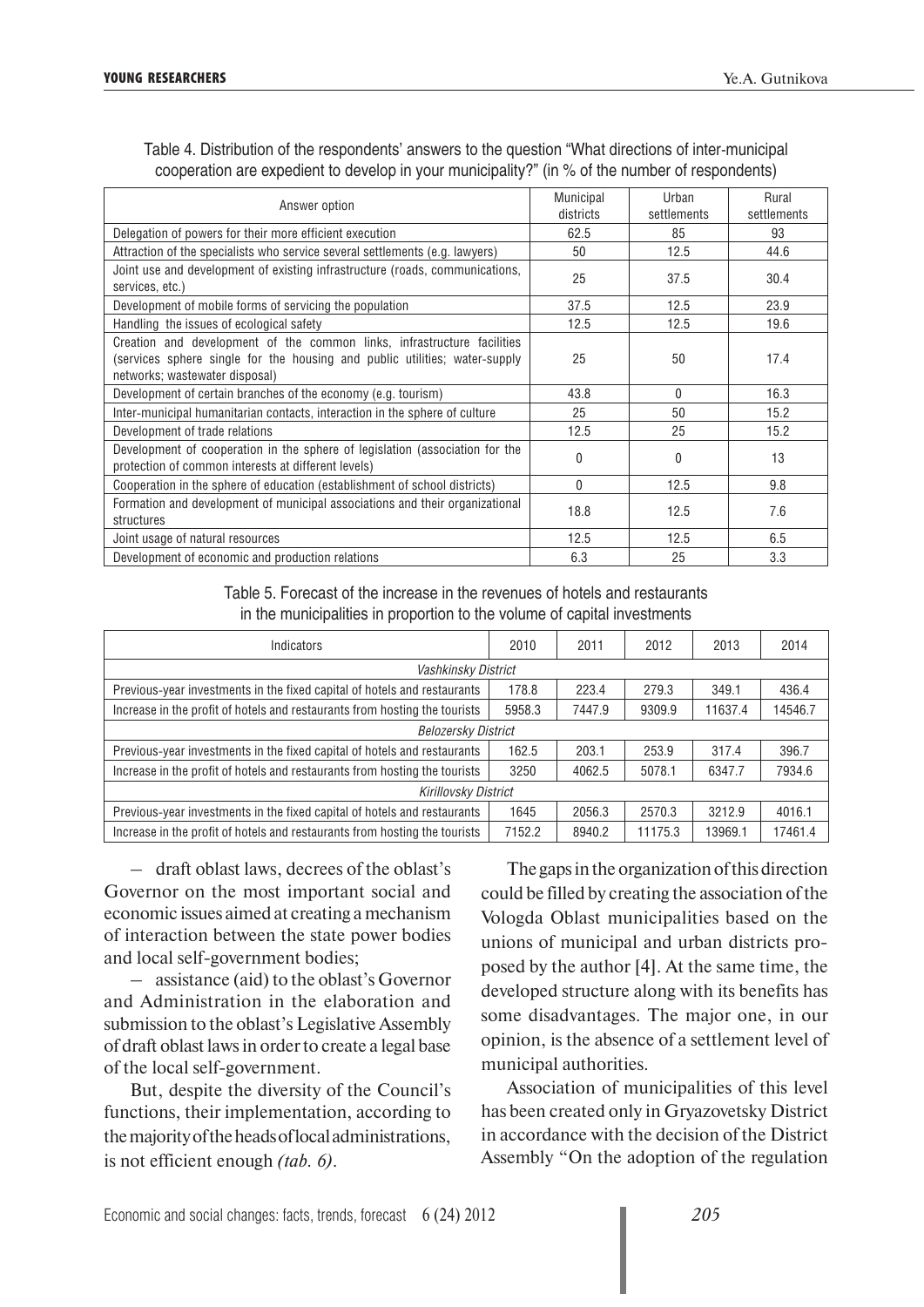|                           | Degree of efficiency |      |  |
|---------------------------|----------------------|------|--|
| <b>Municipal entities</b> | low and satisfactory | high |  |
| Urban settlements         | 93.8                 | 6.2  |  |
| Rural settlements         | 95.2                 | 4.8  |  |
| Municipal districts       | 80.8                 | 19.2 |  |

Table 6. Distribution of answers to the question "Would you evaluate the efficiency of cooperation with the Council of the Heads of municipal entities (in % of the number of respondents)

on the non-commercial organization 'Association of municipal entities of Gryazovetsky municipal district'" No. 44, dated 30 March 2006. The Association is the union of the settlements established to ensure the coordination of activities and interaction of the local government bodies in the district, the generalization and extension of experience on the issues of local self-government, and the expression and protection of common interests of municipalities at the district, regional and federal levels, joint development of management models and mechanisms of the socio-economic development of the region's municipalities. The establishment of such associations is also required in the rest of the 25 municipalities of the Vologda Oblast.

However, the examples of inter-municipal cooperation are rare, and in most cases it is not documented or regulated, it bears the character of an oral agreement. The insufficient use of the interaction mechanism is conditioned by such factors as: the lack of financial resources (50% of the Heads of urban settlements, 74% of rural settlements and 88% of municipal districts); lack of experience in the organization and implementation of inter-municipal projects and programmes in the social and economic sphere (50%, 44% and 38%, respectively); lack of trained management personnel, capable of supervising these processes (63%, 28% and 50%); *(tab. 7)*.

These factors cause the low efficiency of cooperation between the municipalities. According to some experts, even under command economy the inter-municipal relations were developed better than they

are now (this was expressed mainly in the production and business cooperation and greater mobility of the people). The heterogeneity of the economic space, especially the spatial dissociation of production potential, natural and labour resources, reinforced the need for complementarity of the territories and demanded intensive interaction [5].

The heads of municipalities pointed out the lack of financial resources and insufficient experience as one of the main reasons hindering the formation and development of intermunicipal cooperation. In this connection, an algorithm consisting of five consecutive stages was worked out for managing the development and implementation of inter-municipal cooperation *(tab. 8)*. It is most convenient to test the proposed algorithm on the functions related to the activities of local administrations (accounting, legal support, software, etc.); as well as on the functions, which are characterized by reduction of costs through the scale effect, and the functions, which require uniform implementation standards and the benefits of which extend over the whole territory of the cooperating municipalities (transport services, cleaning up the roads, maintenance of cemeteries and waste landfills, etc.). Besides, inter-municipal cooperation is necessary in those cases, when the settlements are unable to perform any of the powers and the regional authorities refuse to take them upon themselves, due to the lack of their financial provision. First of all, it concerns the issues of housing and public utilities (water-supply networks, wastewater disposal, road clearance), emergency management and civil defense.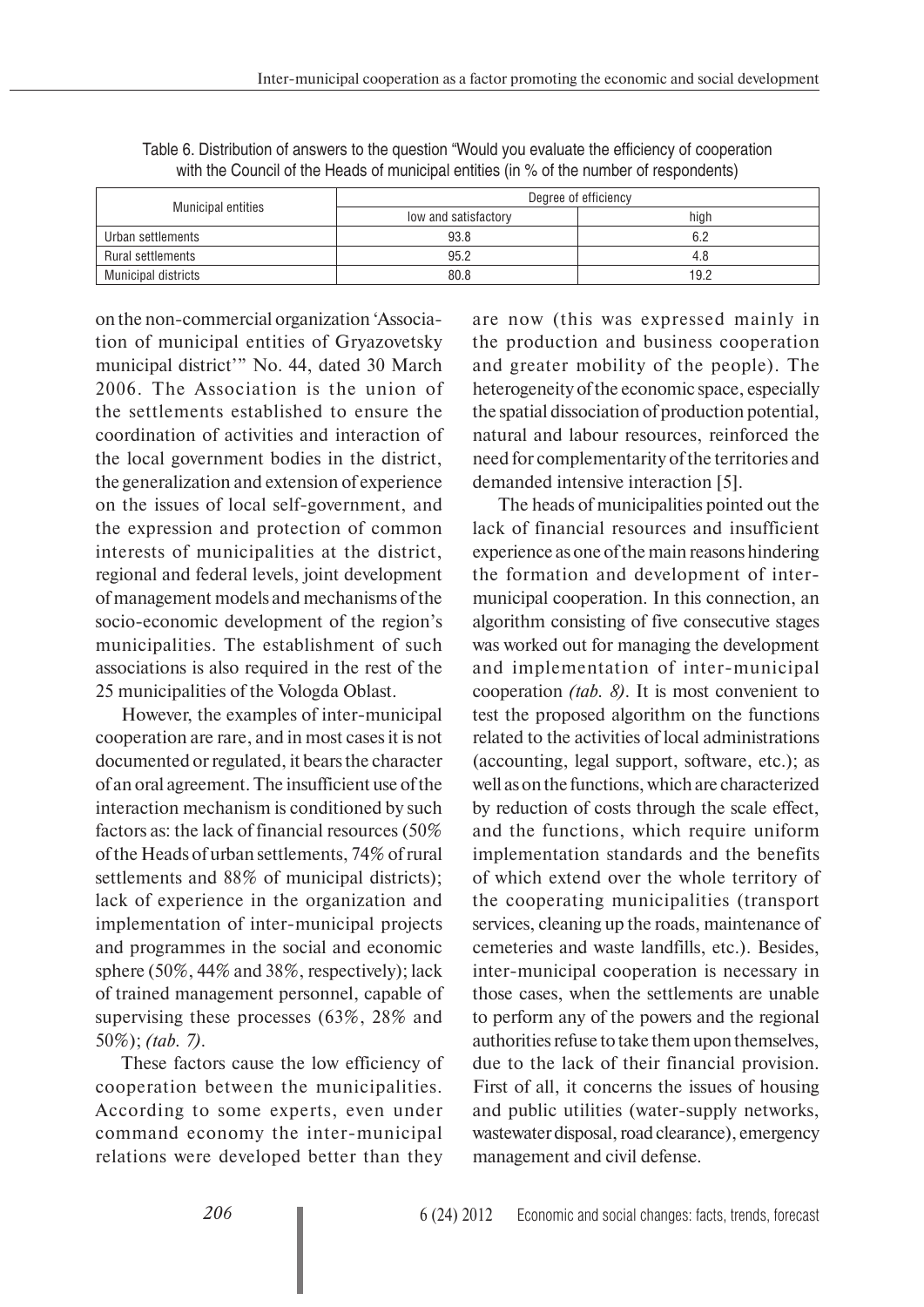| <b>Municipal entities</b>                                                                                                                  | <b>Municipal districts</b> | Urban settlements | <b>Rural settlements</b> |
|--------------------------------------------------------------------------------------------------------------------------------------------|----------------------------|-------------------|--------------------------|
| Absence of financial opportunities for any cooperation                                                                                     | 87.5                       | 50                | 73.9                     |
| Lack of experience in the organization and realization of inter-<br>municipal projects and programmes in the social and economic<br>sphere | 37.5                       | 50                | 43.5                     |
| Shortage of qualified management personnel, capable of efficient<br>supervision over these processes                                       | 50                         | 62.5              | 28.3                     |
| Absence of analytical data on the capacities and demands of other<br>municipal entities                                                    | 25                         | 37.5              | 26.1                     |
| Absence of inter-departmental coordination and cooperation of all<br>levels of power                                                       | 25                         | 12.5              | 25                       |
| Underdevelopment of the federal and regional legal framework in<br>the sphere of inter-municipal cooperation                               | 43.8                       | 25                | 22.8                     |
| Inability to estimate and use the resources at the disposal of local<br>authorities                                                        | 6.3                        | 25                | 17.4                     |
| Transport and infrastructure limitations                                                                                                   | 18.8                       | 12.5              | 16.3                     |
| Problem of distinction between property and ownership                                                                                      | 12.5                       | 37.5              | 14.1                     |
| Lack of initiative on the part of local self-government bodies of other<br>municipal entities                                              | 12.5                       | 25                | 10.9                     |

## Table 7. Distribution of respondents' answers to the question "What, in your opinion, hinders the development of inter-municipal cooperation?" (in % of the number of respondents)

## Table 8. Stages of organizing inter-municipal cooperation

| 1. Substantiation of creating inter-<br>municipal structures                                                                                                                           | Goals:<br>analysis of the initial socio-economic situation in the municipality;<br>$\checkmark$<br>revealing the factors impeding the efficient performance of local self-government bodies;<br>$\checkmark$<br>development of inter-municipal cooperation directions;<br>$\checkmark$<br>determination of the resources, problems and risks of implementing inter-municipal<br>cooperation.<br>Need for funding. Special allocation of funds is unnecessary, the analysis is carried out by the<br>district specialists.                                                                                                              |
|----------------------------------------------------------------------------------------------------------------------------------------------------------------------------------------|----------------------------------------------------------------------------------------------------------------------------------------------------------------------------------------------------------------------------------------------------------------------------------------------------------------------------------------------------------------------------------------------------------------------------------------------------------------------------------------------------------------------------------------------------------------------------------------------------------------------------------------|
| 2. Planning of the inter-municipal<br>cooperation process                                                                                                                              | Goals:<br>$\checkmark$<br>creation of a working team;<br>$\checkmark$<br>development of the inter-municipal cooperation project;<br>$\checkmark$<br>development of the project's efficiency criteria;<br>$\checkmark$<br>development of the project's schedule chart;<br>$\checkmark$<br>calculation of the municipality's expenditures on the participation in inter-municipal<br>cooperation;<br>development of the constituent documents on the organization of inter-municipal<br>cooperation.<br><b>Need for funding.</b> Special allocation of funds is unnecessary, the analysis is carried out by the<br>district specialists. |
| 3. Organization of the discussion<br>and coordination of the project with<br>the deputies and population                                                                               | Goals:<br>$\checkmark$<br>discussion of the project with the population at public hearings;<br>$\checkmark$<br>discussion and coordination of the project with the deputies;<br>$\checkmark$<br>adoption of the constituent documents on the organization of inter-municipal cooperation;<br>$\checkmark$<br>introduction of amendments in the normative-legal base of the municipality (regulations,<br>$etc.$ ).<br><b>Need for funding.</b> Funding will be required for publishing the amendments in the legal documents.                                                                                                          |
| 4. Establishment of associations of<br>inter-municipal cooperation and the<br>implementation of the project                                                                            | Goals:<br>$\checkmark$<br>formation of the general management structure;<br>$\checkmark$<br>implementation of inter-municipal cooperation;<br>$\checkmark$<br>aimed at revealing the deviations from the goals and tasks set in the project;<br>$\checkmark$<br>carrying out the adjusting management measures if necessary.<br><b>Need for funding.</b> Funding will be required in accordance with the concluded agreements.                                                                                                                                                                                                         |
| 5. Evaluation of the results of<br>implementing the inter-municipal<br>cooperation project and the adjust-<br>ment of activities of the association<br>for inter-municipal cooperation | Goals:<br>$\checkmark$<br>evaluation of inter-municipal cooperation efficiency according to the developed criteria;<br>adjustment of inter-municipal structures' functioning.<br>Need for funding. Special allocation of funds is unnecessary, the analysis is carried out by the<br>district specialists.                                                                                                                                                                                                                                                                                                                             |